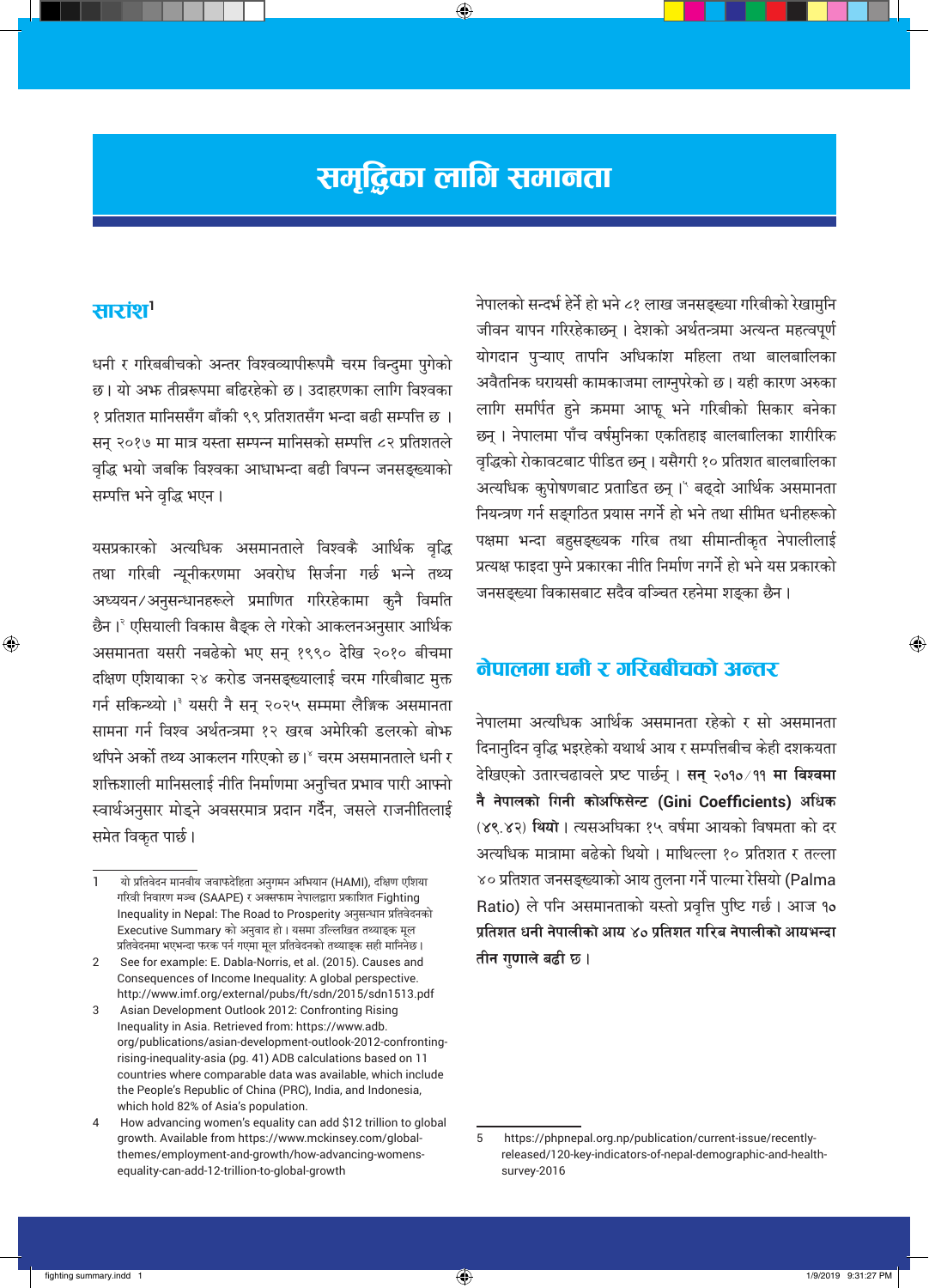नेपालमा सम्पत्तिको असमानता पनि अधिक छ। प्रतिव्यक्ति वेल्थ गिनी (Wealth Gini) इन्कम गिनी (Income Gini) भन्दा उल्लेखनीयरूपले उच्च (०.७४) छ जसले पैसा कसरी तल्लो वर्गबाट माथिल्लो वर्गतिर बिस्तारै सर्दैछ भन्ने प्रष्ट पार्छ। **नेपालका** <u>१० प्रतिशत धनी मानिससँग ४० प्रतिशत गरिब जनसङ्ख्यासँग भन्दा</u> २६ गुना बढी सम्पत्ति छ।

अत्यधिक धनी व्यक्तिहरूको सम्पत्ति हेर्ने हो भने सम्पत्ति असमानताको स्केलले अभै चरम अन्तर देखाउँछ। सन् २०१८ मा नेपालको सबैभन्दा धनी व्यक्तिको सम्पत्ति २० करोड अमेरिकी डलर बराबर वृद्धि भयो। यो सन् २०१७ को भन्दा १४ प्रतिशतले बढेर १ अरब ५० करोड अमेरिकी डलर बराबर पुग्यो।° **यी व्यक्तिहरूको** सम्पत्तिमा भएको वृद्धिले मात्र पनि नेपालको सामाजिक सुरक्षाको आधाभन्दा बढी खर्च धान्न सक्ने रहेछ । जबकि एकजना औसत नेपालीलाई यति रकम कमाउन १ लाख वर्षभन्दा बढी समय लाग्छ ।

जमिनको असमान वितरण सबैभन्दा पुरानो तथा सम्पत्ति वितरणको असमानताको आधारभूत नमुना हो। नेपालमा ६६ प्रतिशतभन्दा बढी जनसङ्ख्या जीविकोपार्जनका लागि जमिनमा निर्भर छन् यद्यपि जमिन भने सीमित सङ्ख्याका धनीको नियन्त्रणमा छ। उदाहरणका लागि ७ प्रतिशत धनी परिवारको स्वामित्वमा भाण्डै ३१ प्रतिशत कृषियोग्य **जमिन छ।**' आधाभन्दा बढी नेपाली किसानको स्वामित्वमा भने ०.५ हेक्टरमात्र कृषियोग्य जमिन छ जबकि २९ प्रतिशत जनसङ्ख्यासँग भूमि नै छैन । **नेपाली महिलाले लामो समय कुषियोग्य जमिनमा** काम गर्ने भए तापनि द9 प्रतिशत महिला भूमिहीन छ्न् । अल्पसङ् ख्यक समुदायहरूसँग पनि कमैमात्र भू-स्वामित्व छ। तराईका ४४ प्रतिशतभन्दा बढी दलित भूमिहीन छन् ।<sup>१०</sup> राजनीतिक दलका पटक-पटकका चुनावी प्रतिबद्धताहरूका बाबजुद देशकै महत्वपूर्ण सम्पत्तिका रूपमा रहेको भूमिको पुनर्वितरण गर्ने बहुप्रचारित भूमि सुधार कार्यक्रम प्रतीक्षाकै घडीमा छ।

चित्र १ : नेपालको गिनी कोअफिसेन्ट र पाल्मा रेसियो (१९९५/९६ देखि २०१०/११ सम्म)

⊕



वास्तवमा सन् २००३/०४ देखि २०१०/११ सम्ममा नेपालको जनसङ्ख्यामध्ये पाँच प्रतिशत धनी मानिसको मात्र आय वृद्धि भएको देखिन्छ जबकि अन्य सम्पूर्ण जनसङ्ख्याको आय भने घट् यो । सबैभन्दा बढी आय आर्जन गर्नेहरू र अन्य जनसङ्ख्याको पारिश्रमिक विभाजनको स्केल तुलना गर्ने हो भने ठूलो खाडल देखिन्छ । उदाहरणका लागि **नेपालमा बैङ्किङ क्षेत्रमा काम गर्ने** माथिल्लो तहका प्रबन्धकहरूले औसत कामदारको भन्दा १०० गुणा बढी वेतन आर्जन गर्छन् ।

नेपालको आय आर्जन भौगोलिक क्षेत्रअनुसार पनि फरक पाइन्छ। सन् १९९५/९६ देखि २०१०/११ को बीचमा ग्रामीण क्षेत्रको तुलनामा सहरी क्षेत्रको औसत आय दोब्बरभन्दा बढी थियो । पहाडीभन्दा हिमाली र तराई प्रदेशको औसत प्रतिव्यक्ति आय न्यून छ। न्यून आय भएका अल्पसङ्ख्यक मानिस बसोबास गर्ने यस्ता क्षेत्रमा उच्च गरिबी छ। साथै यी क्षेत्रका आधारभूत संरचना कमजोर छन् भने सेवा/सुविधा पनि अपर्याप्त छन् । यी यस्ता ठाउँ हुन् जहाँ आर्थिक तथा पारस्परिक असमानता मिलेर संयुक्तरूपमा गरिब तथा सीमान्तीकृत जनसङ्ख्यालाई अभ्र गरिबी र पछौटेपनतर्फ धकेलिरहेका छन्।

⊕

⊕

 $\bigoplus$ 

 $\overline{7}$ http://kathmandupost.ekantipur.com/news/2018-03-08/chaudharys-fortune-rises-by-200-million.html.

Fit for Purpose Land Administration Strategy 2018: a country- $\mathsf{R}$ level implementation strategy by Ministry of Agriculture, Land Management and Cooperatives, Kathmandu, Nepal Community Self Reliance Centre, Kathmandu, Nepal UN-Habitat, Nepal Country Office, Kathmandu, Nepal.

CBS (2011). Nepal Living Standard Survey: Statically Report 9 Volume Two. National Planning Commission.

 $10$ The Dalit population in Nepal is 13.1% according the Population Census of 2011.

Ecologically, the country is divided into three regions, running 6 east to west: Mountain, Hill and Terai (Plains). The Mountain region: the altitude ranges from 4877m to 8848m above sea level. According to the 2011 census, the region accommodates 6.73% of the total population. The Hill region lies between the altitudes of 610m and 4876m above sea level. The share of population of this region is 43.1%. The Terai forms a low flat plain. It accommodated 50.27% of population in 2011.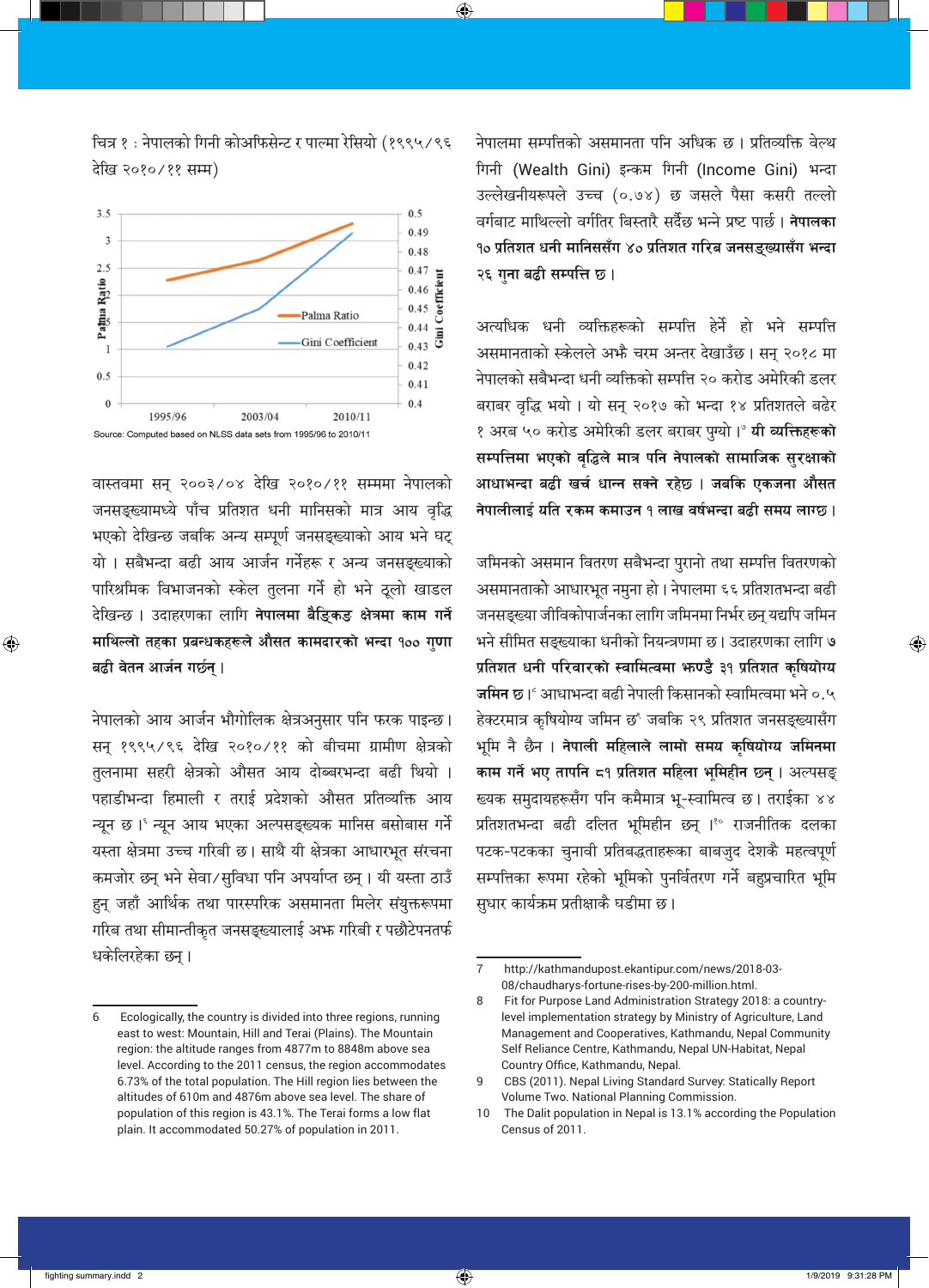यसरी नै आर्थिक असमानताले जीवन जिउने अवसरलाई पनि प्रभावित पार्छ। नेपालमा एकजना धनी परिवारको बच्चाभन्दा गरिब परिवारको बच्चा पाँच वर्ष पुमुआगावै मर्ने सम्भावना ३ गुना बढी छ। त्यस्तै धनी परिवारका १०० मध्ये १ जना महिलाको तुलनामा गरिब परिवारका आधाभन्दा बढी महिलाको शिक्षामा पहुँच छैन। ११

⊕

## नेपालमा लैङ्गिक असमानता

आर्थिक असमानताको असरमा लैङ्गिक असमानताले जटिलता थप्छ। एकजना गरिब महिलाभन्दा धनी महिलाको विद्यालय जाने सम्भावना ४ गुणा बढी रहन्छ जबकि धनी पुरुषको यस्तो सम्भावना पचास गुणाभन्दा बढी रहन्छ ।<sup>12</sup>

नेपाली समाजमा पितृसत्तात्मक मूल्य/मान्यताको प्रभाव गहिरो छ। यस्ता मूल्य/मान्यतालाई कानुन र सामाजिक संस्थाहरूले पनि बढावा दिने हुँदा यिनीहरू महिला र बालिकाका लागि प्रतिकूल हुन्छन् । बालविवाहले सहज जीवन जीउने सम्भावनालाई कमजोर पार्छ भन्ने प्रमाणका बाबजुद पनि नेपालमा बालविवाह अभै व्याप्त छ।<sup>१३</sup> यसरी नै महिलाको पहुँच सीमित गर्दै न्यायिक संस्थाहरूको अधिकांश पद पुरुषले ओगटेका छन्।

राजनीतिक ऋान्तिको उपलब्धिसँगै निर्माण भएका प्रगतिशील कानुनहरूको कार्यान्वयन पक्ष ज्यादै फितलो छ। अर्थात व्यवहारमा यस्ता कानुनी प्रावधानको सर्वथा बेवास्ता गरिन्छ। उदाहरणस्वरूप, महिलालाई जमिन दर्ताका लागि प्रोत्साहन गर्न दिइएको कर छूट प्रावधान दुरुपयोग गरी पुरुष नातेदारले महिलाको नाममा जमिन खरिद गरेका प्रशस्तै सूचना भेटिन्छन्।

यसरी नै नेपालका कतिपय भेगमा अफसम्म पनि अवैधानिक तथा हानिकारक संस्कारहरू विद्यमान छन् जसले महिला तथा

बालिकाको जीवनलाई थप जोखिमपूर्ण बनाएको छ। उदाहरणका लागि, महिनावारी भएका बेला उनीहरूलाई अछूत मानेर गाई गोठ वा टहरामा राख्ने छाउपडी प्रथा विद्यमान छँदैछ। सर्वोच्च अदालतले यस्तो प्रचलनमाथि प्रतिबन्ध त लगाएको छ तर पनि यो प्रथा पश्चिम नेपालका कतिपय जिल्लामा कायमै छ। उदाहरणका लागि अछाम जिल्लामा मात्रै सो प्रथाका कारण विगत १० वर्षमा १२ जना महिलाले ज्यान गुमाइसकेका छन्। १४

यसरी नै जातीय विभेदका कारण सार्वजनिक अस्पतालहरूमा दलित महिलाले सुत्केरी अवस्थामा राम्रो स्वास्थ्य उपचार तथा हेरचाह नपाएका प्रमाण पनि छन्।<sup>१५</sup> यी महिलाको राजनीतिक तथा सामाजिक अवस्था सुधार गर्न आधारभूत उपाय प्रयोग गरिएन भने महिला तथा बालिकाको आगामी पिँढी पनि गरिब तथा पछौटेपनमै सीमित रहने निश्चित छ।

#### नेपालमा असमानताका कारक तत्वहरू

असमानताविरुद्ध अपनाइएका नीतिहरूका आधारमा राष्ट्रहरूको श्रेणी निर्धारण गर्ने संस्थाहरू अक्सफाम र डिभलपमेन्ट फाइनान्स इन्टरनेसनलको असमानता न्यूनीकरण प्रतिबद्धता सूचकाङ्क (CRI) - २०१८ ले देखाएअनुसार नेपालको असमानता न्यूनीकरणको अवस्था अत्यन्त नाजुक छ। अक्सफामका अनुसार १५७ राष्ट्रमध्ये नेपाल १३८ औँ स्थानमा छ।<sup>१६</sup> आम्दानीमा असमानता र सम्पत्तिमा असमान पहुँचले असमानताको दायरा फराकिलो भइरहेको छ। त्यसमा लैङ्गिक असमानताले आर्थिक असमानता अभ्रु बढाउने काम गरिरहेको छ जसका कारण लैङ्गिक असमानता आफैँमा भन् तीव्र बनेको छ।

यी माीथका कारणबाहेक अरु दुई कारक तत्व विचारणीय छन् । पहिलो, नेपालको आर्थिक नीति पुरातन तथा अव्यावहारिक

 $\bigoplus$ 

⊕

 $11<sub>1</sub>$ Figures from the Nepal 2016 DHS Survey, Tables 8.3, 3.3.1. and 3.3.2. Under-five mortality for the poorest quintile is 62 deaths per 1000, compared with 24 deaths per 1000 for the richest quintile. 46.9% of women in the poorest quintile have not gone to school, compared with 12 % of the richest quintile of women and 1% of the richest quintile of men. https://dhsprogram. com/publications/publication-FR336-DHS-Final-Reports.cfm

<sup>12</sup> Figures from the Nepal 2016 DHS Survey, Tables 3.3.1. and 3.3.2 46.9% of women in the poorest quintile have not gone to school, compared with 1% of the richest quintile of men. https://dhsprogram.com/publications/publication-FR336-DHS-Final-Reports.cfm

<sup>13</sup> https://en.wikipedia.org/wiki/Women\_in\_Nepal

<sup>14</sup> https://www.kantipurdaily.com/ne ws/2018/04/28/152488301254652423.html

<sup>15</sup> NHRC (2017). Baseline (Perception) survey on public relations and citizen's confidence towards National Human Rights Commission (NHRC) of Nepal. Unpublished report submitted to the NHRC's Strategic Plan Support Project (SPSP) Project Office, Pulchowk, Lalitpur, Nepal.

<sup>16 15</sup> M. Lawson and M. Martin (2018). The Commitment to Reducing Inequality Index 2018: A global ranking of governments based on what they are doing to tackle the gap between rich and poor. Development Finance International and Oxfam. https://oxf.am/2y2yud3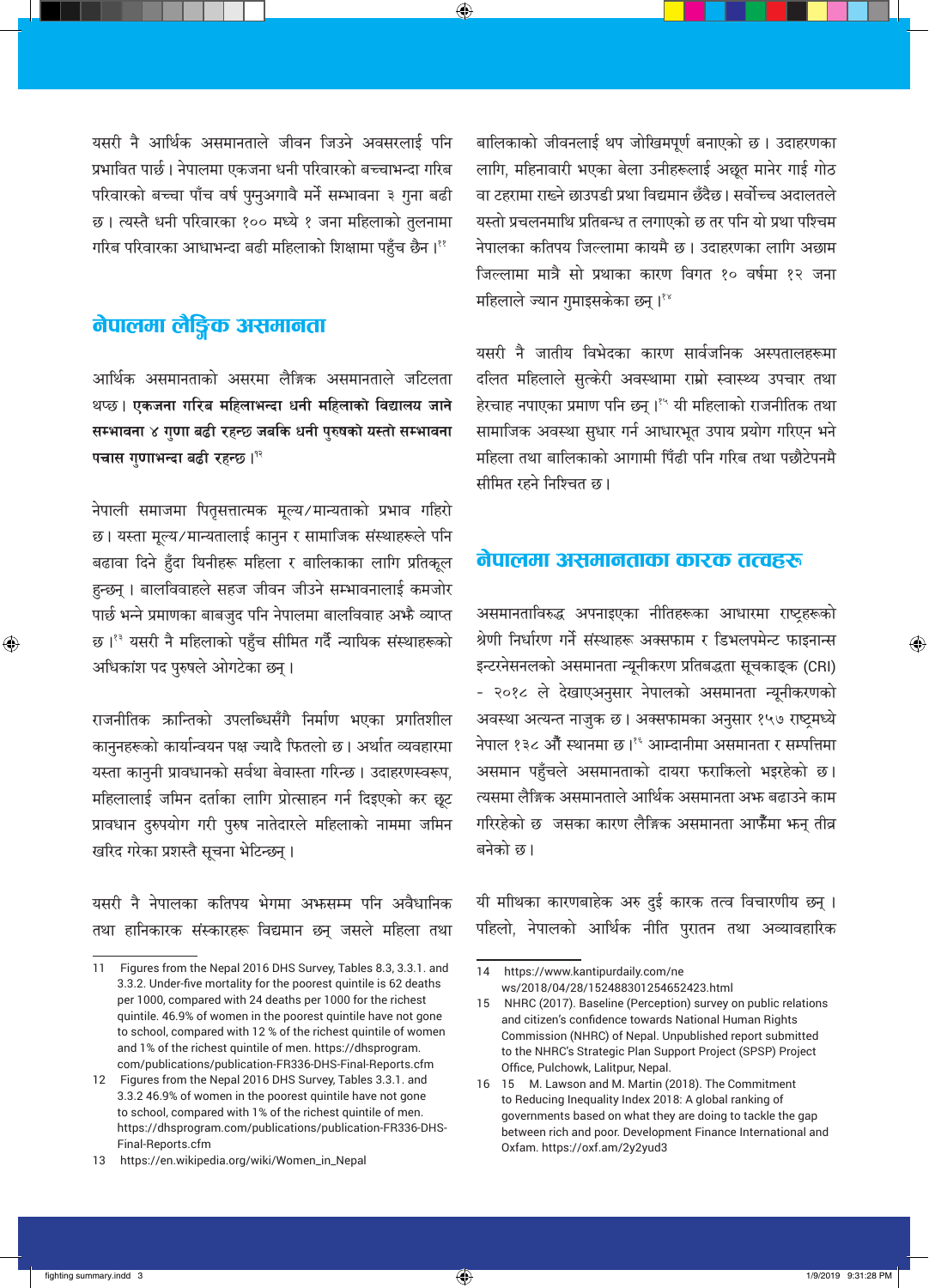विचारधाराद्वारा निर्देशित छ। सन् १९८० को दशकमा अन्तर्राष्ट्रिय मुद्रा कोष र विश्व बैङ्कको संरचनात्मक समायोजन कार्यक्रमका आधारमा निर्मित नवउदारीकरण नीतिले गर्दा राज्यद्वारा गरिने लगानी तथा नियमनलाई बजारोन्मुख आर्थिक नीतिले प्रतिस्थापन गरेको छ। यदि राज्यले हस्तक्षेप नगर्ने हो भने यस प्रकारका बजार सुधार कार्यक्रमहरूले सम्पत्ति र शक्तिलाई निश्चित व्यक्तिहरूको हातमा मात्र सीमित गरेर असमानता न्यूनीकरण गर्नुको सट्टा यसलाई अभै वृद्धि गर्दछ।

नेपालमा नवउदारीकरण नीतिले सार्वजनिक खर्चमा कटौती गर्दै निजीकरणलाई टेवा पुऱ्याएको छ। सन् १९६३ यता ३० वटा राज्य सञ्चालित उद्योग नाफामा हुँदाहुँदै निजीकरण गरिएका छन् जसमध्ये अहिले ११ वटामात्र सञ्चालनमा छन्। केवल ५ वटाले मात्र नाफा गरिरहेका छन्। १७ अर्थ मन्त्रालयद्वारा प्रकाशित सार्वजनिक उद्यमहरूको वार्षिक समीक्षा २०१४ अनुसार निजीकरणले गर्दा सरकारलाई ४ अर्ब ९३ करोड (४.९३ बिलियन) रुपियाँ घाटा लागिसकेको छ। साथै हजारौँले रोजगारी गुमाउनुपरेको छ जसले गर्दा बेरोजगारी समस्यासमेत बढेको छ।

नेपालमा शिक्षा र स्वास्थ्य जस्ता सार्वजनिक सेवाका क्षेत्रमा पनि दिनानुदिन निजीकरण तथा व्यपारीकरण हाबी भइरहेको छ। यसप्रकारको उदारिकरण नीतिले समाजमा दुईवर्गीय प्रणाली (Two Tier System) सिर्जना गरेको छ जहाँ धनीहरूले निजी क्षेत्रमा लगानी गरेर महंगो सेवा प्रदान गर्छन् तर गरिवहरू भने सार्वजनिक क्षेत्रका सेवामा पैसाकै अभावमा र राजनीतिक सहयोग नपाएर छट्पटिइरहेका हुन्छन् । यति हुँदाहुँदै पनि गरिब तथा निम्न आय भएका व्यक्तिका लागि सार्वजनिक सेवाको विकल्प छैन् । निजीकरणले असमानतालाई बढावा दिने हुँदा गरिब महिला तथा अल्पसङ्ख्यकहरूले अत्यन्त महँगो मूल्य तिर्नुपर्ने हुन्छ।

दोम्रो, राजनीतिक हस्तक्षेप असमानताको अर्को मुख्य कारक तत्व हो । जब सम्पति र शक्ति मुठीभर व्यक्तिको हातमा पर्छ त्यस्ताले आफुनो स्वार्थका पक्षमा प्रयोग गरी संस्थाह**रू**को मर्यादा खस्काइदिने गरी आफूअनुकूल नीति निर्माणमा पकड जमाएका हुन्छन्। नेपालमा उच्च कर भुक्तानी गर्ने कम्पनी तथा व्यक्तिहरूलाई पारदर्शिताका आधारमा राज्यले प्रोत्साहन गर्ने व्यवस्था गरेको छैन । सन् १९९० र २००८ को अवधिमा गैरकानुनी आर्थिक निर्यात प्रवाहमा नेपाल अति गरिब देशहरूमध्ये छैटौँ स्थानमा थियो । यसबाट राज्यले ९.१

अर्ब डलर घाटा बेहोर्नुपऱ्यो। यो रकम नेपालले त्यस अवधिमा प्राप्त गरेको आधिकारिक विकास सहयोग (ODA) भन्दा आठ गुणा बढी थियो। १८

⊕

नेपालमा प्रत्युत्पादक मौद्रिक तथा आर्थिक नीतिका कारण हजुरिया पुँजीवाद (Crony Capitalism) मौलाउँदै गएको छ । भ्रष्ट कर्मचारीतन्त्र तथा मनपरि मूल्य वृद्धि नियन्त्रण अभावमा निश्चित व्यक्तिहरूमा व्यापार केन्द्रित सम्पति सञ्चित भएको छ।

आर्थिक तथा शक्ति असमानता नै भ्रष्टाचारको ऊर्वर भूमि हो भने भ्रष्टाचारले शक्ति असमानतालाई भन तीव्र पारिरहेको हुन्छ। नेपाल अति भ्रष्टाचारयुक्त देशमध्येको एक हो। टान्सपरेन्सी इन्टरनेसनलको भ्रष्टाचार सूचकाङ्क (CPI) २०१७ का अनुसार नेपाल १८० देशमध्ये १२२ औँ स्थानमा छ ।<sup>२०</sup> हालसालै आएर आर्थिक सम्पन्नताका आधारमा निर्वाचनमा उमेदवार छनोट हुने प्रचलन देखिएको छ। गैरकानुनी आर्थिक सङ्कलनलाई निरुत्साहित पार्ने काम भएको छैन। सुभज्जुभ्रुपूर्ण तथा साभ्रा कदमले मात्र नेपालको वर्तमान राजनीतिक हस्तक्षेप कम गर्न सकिन्छ। अनिमात्र आम जनसमुदायको आवश्यकताले प्राथमिकता पाउने हुन्छ।

# पकोप : गरिब तथा अल्पसङ्ख्यकलाई थप पीडा

नेपाल विश्वमै प्रकोपका दृष्टिकोणले जोखिमपूर्ण राष्ट्रमा पर्छ। भुकम्पीय जोखिमको दृष्टिकोणबाट नेपाल विश्वमा ११औँ स्थानमा र अन्य प्रकोपका दृष्टिकोणबाट २० औँ स्थानमा छ। प्राकृतिक प्रकोपका कारण सन् २०११ देखि २०१५ बीच १२,००० भन्दा बढी मानिसले ज्यान गुमाए। २६,४५३ मानिस घाइते भएका विभिन्न प्रतिवेदनले देखाएका छन्। यो अवधिमा यस्ता प्रकोपका कारण नेपाललाई ७ अरब ८० करोड अमेरिकी डलर बराबरको आर्थिक घाटा अनुमान गरिएको छ।<sup>२१</sup>

 $\bigoplus$ 

State Owned Enterprises Information 2072: Yellow Book [Nepali  $17$ version], p.23

<sup>18</sup> UNDP. (2011). Illicit Financial Flows from the Least Developed Countries 1990-2008. New York: UNDP.

 $19$ VAT and other tax scandals, attempts at tax evasion in billions of Rs, institutionalization of rent-seeking practices in contracts and other public service delivery systems and flourishing of a parallel economy as indicated above are the best examples of this.

<sup>20</sup> http://kathmandupost.ekantipur.com / 2017/11/14.

http://neoc.gov.np/uploads/news/file/Seven%20year%20  $21$ data\_20180427010733.pdf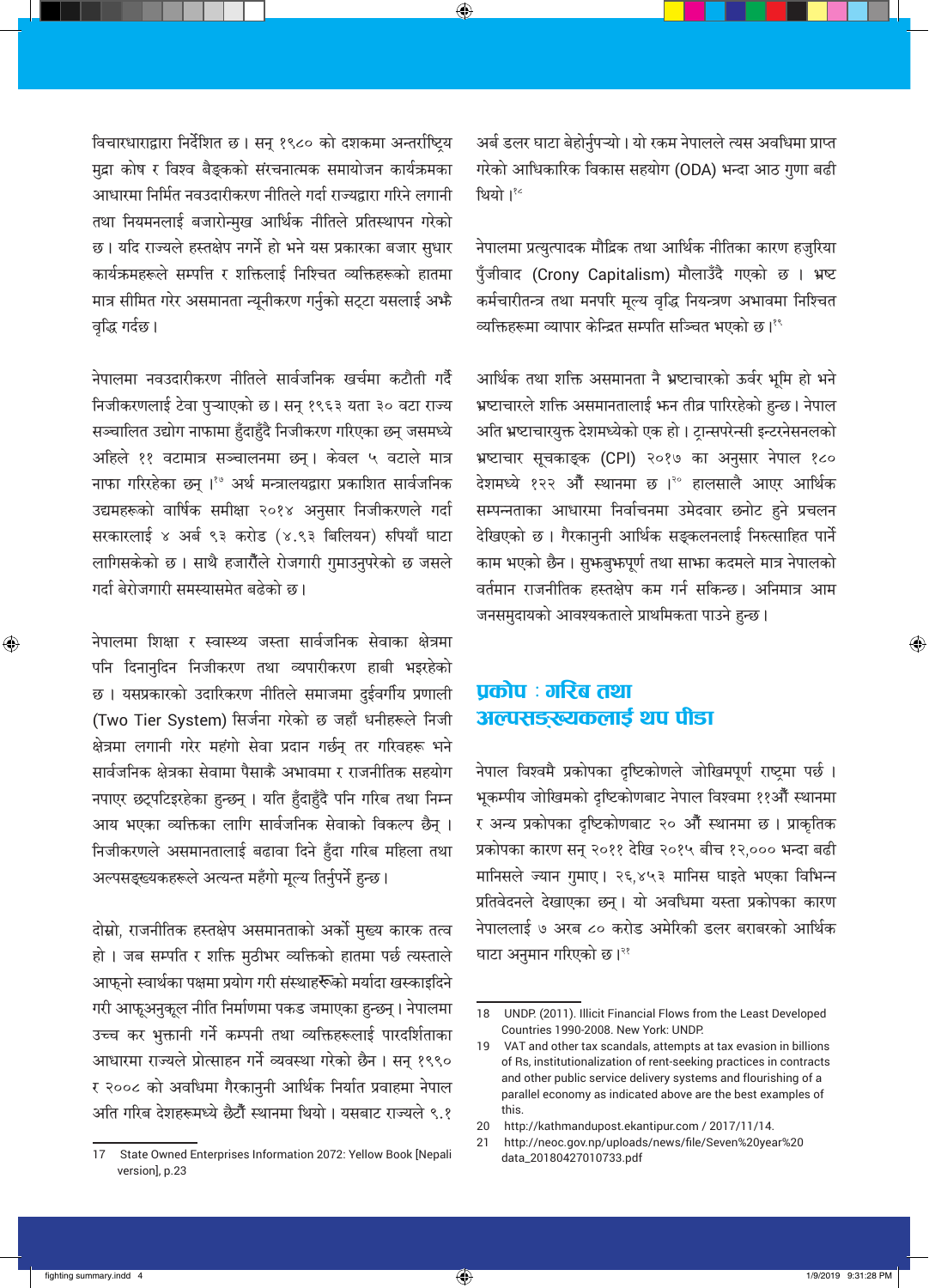यस प्रकारका प्रकोपले विद्यमान असमानता बढाउनुका साथै थप जोखिम निम्त्याउँछन् । यस्ता घटनाबाट सबैभन्दा बढी गरिबहरूले मृत्य्, चोटपटक, सम्पत्ति विनाश जस्ता क्षति भेल्नुपर्ने हुन्छ किनकि बढी जोखिमपूर्ण क्षेत्रमा बस्नेमा गरिबको सङ्ख्या अधिक छ। अभावका बीच बाँचिरहेका उनीहरू जोखिम न्यूनीकरणका उपाय पनि कमैमात्र अपनाउँछन्।

⊕

यस्ता प्रकोपबाट महिला तथा बालबालिकाको मृत्यु हुने सम्भावना पुरुषको भन्दा १४ गुणा बढी छ भने प्रकोपपछिको अवस्थामा महिलाले कम सहयोग प्राप्त गर्ने हुनाले उनीहरू घरायसी तथा लैङ्गिक हिंसाको सिकार हुने सम्भावना बढी छ।<sup>22</sup> अल्पसङ्ख्यक समुदायले पनि यसै प्रकारका समस्या भेल्नुपर्ने हुन्छ। उदाहरणका लागि २०७२ साल वैशाखको भूकम्पमा उद्धारकर्मीहरूद्वारा अत्यावश्यक आकस्मिक सामग्री वितरणका ऋममा दलित समुदायलाई जानी जानी बेवास्ता गरिएको प्रमाण ताजै छ।<sup>२३</sup> यसको विपरित तथाकथित उच्च जातका मानिस तथा राजनीतिक पहुँच भएकाले आफ्नो शक्ति प्रयोग गरेर उपलब्ध सीमित स्रोत⁄साधन आफैँ उपयोग गरेका पाइएको छ।

## असमानता सामना गर्ने नीतिहरू कर प्रणाली

आर्थिक असमानता सामना गर्न जुनसुकै सरकारले प्रयोग गर्न सक्ने सबैभन्दा महत्वपूर्ण साधन कर प्रणाली हो। प्रगतिशिल कर प्रणाली र यसको उपयुक्त कार्यान्वयनले प्राप्त स्रोत⁄साधन पुनर्वितरण गरी असमानता न्यूनीकरण गर्ने कार्यक्रममा लगानी गर्न आवश्यक रकम सङ्कलन गर्न सकिन्छ । तथापि न्यून कर तथा भन्सार दरका साथै उल्लेख्य कर छूटलगायत गैरप्रगतिशील कर (Regressive tax) नेपालको कर प्रणालीका प्रवृत्ति हुन्।

व्यक्ति, कर्पोरेट क्षेत्र तथा बैङ्क र वित्तीय संस्थाहरूले तिर्नुपर्ने उच्च आयकर ऋमशः १५, २५ र ३० प्रतिशत निर्धारण गरिएकाले यो कर दर अत्यन्त न्यून देखिन्छ।<sup>२४</sup> यसमा पनि कतिपय उद्योगधन्दालाई कर छूट र अनुदान दिने प्रावधान छन्। उदाहरणका लागि सन् २०१८

को बजेटले निर्माण, वन उद्योग र खनिज उत्खनन जस्ता उद्योगलाई २५ प्रतिशत कर तोक्नुको सट्टा विशेष छुट दिँदै १५ प्रतिशतमात्र कर लागु हुने व्यवस्था गऱ्यो । यसरी नै भन्सारमा लाग्ने करको दर पनि अत्यन्त न्यून छ भने यसलाई पनि विश्व व्यापार सङ्गठन को सदस्यता प्राप्त गर्न आवश्यक सर्तहरू पूरा गर्ने उद्देश्यले सन् २००४ मा अभ्र घटाइएको छ। यसप्रकारका प्रावधानले उच्च आयकर्ता र नाफामूलक कम्पनीहरूले गर्नुपर्ने करको योगदानलाई सीमित गरी देशको असमानता सामना गर्ने क्षमता घटाउँछन्।

करको दायरा फराकिलो पार्ने केही प्रयास गरिएका भए तापनि कर सङ्कलनमा धेरै छिद्र छन्। साथै नेपालको कुल गार्हस्थ्य उत्पादनको अनुपातमा संयुक्त राष्ट्र सङ्घले विकासका लक्ष्यहरू प्राप्त गर्न तोकेको न्यूनतम २० प्रतिशत करको अनुपातभन्दा न्यून छ। नेपालले आर्थिक वर्ष २०११/१२ का प्रथम ४ महिनाको अवधिमा कर नतिरेका कारण ३ अरब ४४ करोड रुपियाँ बराबरको घाटा बेहोर्नुपरेको एक अध्ययनले देखाएको छ। अर्को प्रतिवेदनका अनुसार सोही अवधिमा ३८५ भन्दा बढी फर्म कर छल्ने उद्देश्यले नक्कली भ्याट बिल बनाउने काममा संलग्न पाइयो। यस्ता नक्कली भ्याट बिल बनाउने बहुसङ्ख्यक संस्था नेपालका सबैभन्दा ठूला व्यापारिक संस्था (Corporate Houses) थिए।<sup>२५ २६</sup>

यी तथ्यका आधारमा हेर्दा नेपालको कर प्रणाली अभ्है प्रगतिशील हुनु जरुरी छ। प्रत्यक्ष करको अनुपात बढे तापनि नेपालमा करबाट प्राप्त हुने कुल वार्षिक आम्दानीको दुईतिहाइ (६८.४ प्रतिशत) भन्दा बढी भाग अभै पनि अप्रत्यक्ष करले धानेको छ। भ्याट (सन् १९९५, अगाडि बिक्री करका रूपमा) ले मालसामान र सेवा शुल्कबाट प्राप्त हुने करको हिस्सा सन् १९८९/९० मा ३०.४ प्रतिशतबाट सन् २०१४/१५ मा ४७ प्रतिशतमा उक्लेको छ। यो गैरप्रगतिशील कर प्रणाली हो जसले सबभन्दा विपन्न समुदायमा असमानुपातिक करको बोभ्रु थुपार्छ। केही अत्यावश्यक मालसामान र सेवाहरूमा कर छूटको व्यवस्था गरिएको भए तापनि गरिब परिवारले अभै पनि अप्रत्यक्ष करको महत्वपूर्ण हिस्सा बेहोर्नुपरेका प्रमाण छँदैछन्। २७

 $\bigoplus$ 

⊕

<sup>22</sup> http://www.undp.org/content/dam/undp/library/gender/Gen der%20and%20Environment/PB3-AP-Gender-and-disaster-riskreduction.pdf

<sup>23</sup> Amnesty International. (2015). Nepal, Earthquake Recovery Must Safeguard Human Rights. 1 June 2015. https://www. amnesty.org/en/documents/ASA31/1753/2015/en/

<sup>24</sup> https://ca.studentsnepal.com/income-tax-rates-nepal-20732074-individual-couple/.

<sup>25</sup> U. Pyakurel, B.K. Kushiyait and I. Adhikari. (2013). Taxation and Democracy in Nepal: Taxing Land, Labour and 51 Capital for Achieving Rights for Everyone. London: Overseas Development Institute (ODI)/Secure Livelihoods Research Consortium.

<sup>26</sup> Noticeably, evasion of VAT on a huge scale by the big business houses in recent years have been reported by the media, with confirmation by the concerned authorities. But action or punishment is still awaited, in a very unstable political environment with diverse interests.

Ministry of Finance. (2016). Economic Survey: Fiscal Year 27 2016/17 (Nepal). Retrieved 11 October 2018, from http://mof. gov.np/en/archive-documents/economic-survey-21.html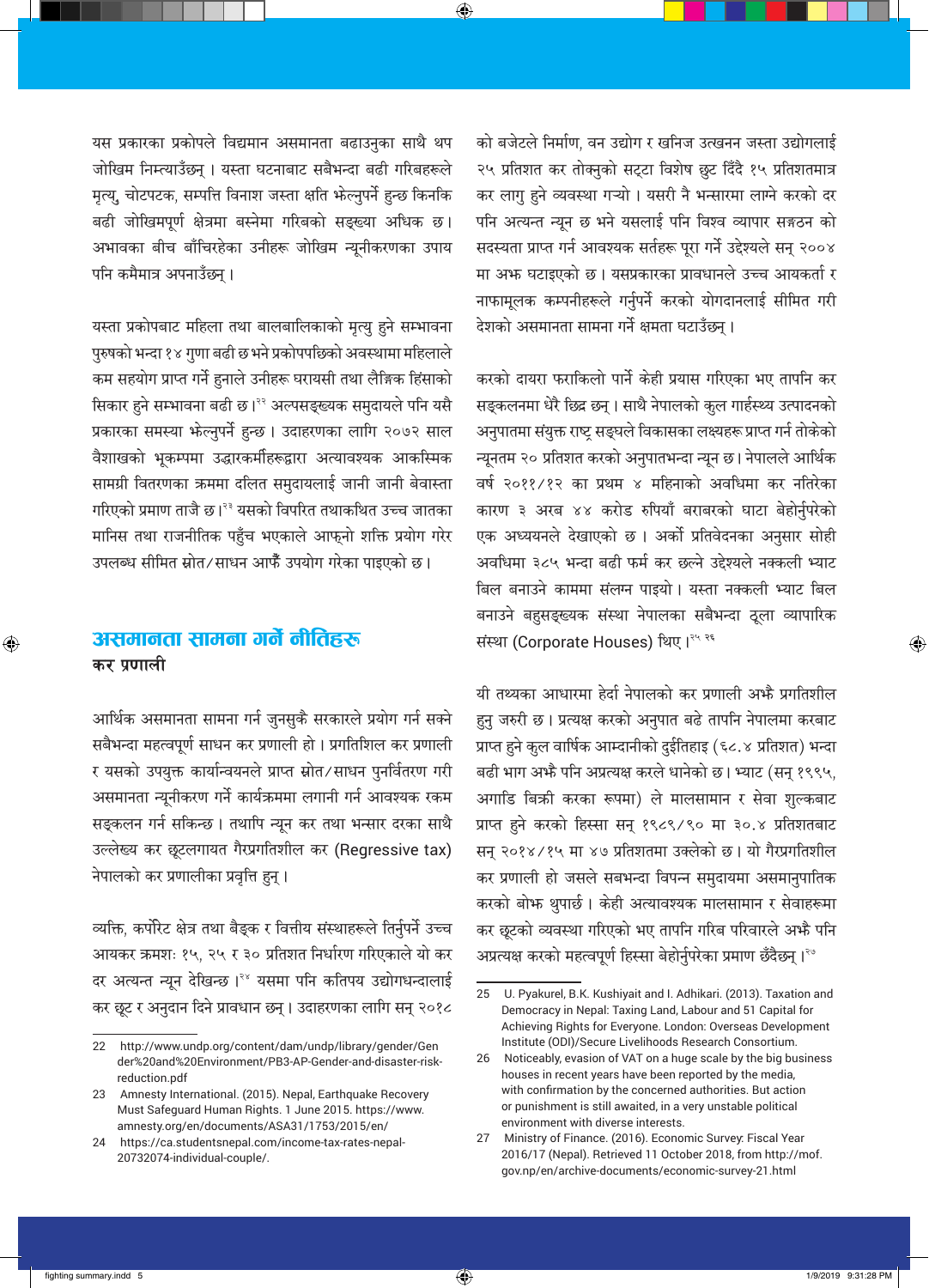नेपालले कर प्रणालीलाई अभ्रै प्रगतिशील बनाउँदै लम्नुपर्नेमा यसो नगरेकै कारण वार्षिक आम्दानी वृद्धि गर्ने अवसर गुमाउँदैछ। नेपालले सन् १९९० को दशकमा सम्पत्ति करसम्बन्धी प्रावधान बनाएको भए तापनि उद्योग तथा व्यापारिक क्षेत्रको वर्षौ लामो विरोधपछि यस्तो प्रावधान खारेज गरिएको छ। ऋान्तिकारी सुधारका लागि राजनीतिक पकड कसरी बाधक बन्न सक्छ भन्ने यो ज्वलन्त उदाहरण हो।

⊕

### सार्वजनिक खर्च

⊕

जुनसुकै सरकारका लागि गरिबी र असमानता दुवैसँग मुकाविला गर्ने महत्वपूर्ण साधन भनेकै जनताको सेवा/सुविधा र सामाजिक कार्यक्रमहरूमा लगानी/खर्च गर्नु हो । हालैका वर्षमा नेपालले सार्वजनिक खर्च वृद्धि गर्न संरचनागत समायोजन गरी खर्च कटौतीलाई सम्बोधन गर्ने प्रयास गरेको छ। सन् २००१/०२ मा रहेको १०.४ प्रतिशतको कुल गार्हस्थ्य उत्पादनलाई बढाएर सन् २०१६/१७ मा ३१.७ प्रतिशत पुऱ्याइएको छ। यसप्रकारको सार्वजनिक खर्चले उल्लेखनीय सफलता हासिल गरेको पुष्टि हुन्छ।

यद्यपि गरिबी र असमानता नियन्त्रण गर्न अत्यावश्यक क्षेत्रहरूमा अत्यन्त न्यून बजेट वितरण गरिएको देखिन्छ। उदाहरणका लागि स्वास्थ्य क्षेत्रमा छुट्याइएको रकम सन् २०११/१२ मा कुल खर्चको ७.८ प्रतिशतबाट घटेर सन् २०१६/१७ मा केवल ४.७ प्रतिशतमा सीमित गरियो। यसैगरी सो अवधिमा शिक्षा क्षेत्रमा छुट्याइएको रकम कुल बजेटको १८.३ प्रतिशतबाट भारेर ११.४ प्रतिशतमा ल्याइयो। सन् २०१४/१५ मा निवृत्तिभरण र सामाजिक सुरक्षासँग सम्बन्धित कतिपय क्षेत्रमा खर्च बढाएर ६० अरब ६० करोड रुपियाँ त पुऱ्याइयो तापनि सो खर्चको दुईतिहाइ हिस्सा कर्मचारीको निवृत्तिभरणमा खर्च भएको थियो जुन रकम धेरैभन्दा धेरै जनताको हितमा उपयोग गर्न सकिएन।

## असमानता सामना गर्ने सार्वजनिक सेवाहरू

आर्थिक असमानता न्यूनीकरणका लागि निःशुल्क शिक्षा र स्वास्थ सेवा उपलब्ध गराउने व्यवस्थाले महत्वपूर्ण भुमिका निर्वाह गर्छ भन्ने तथ्यहरूले पुष्टि गर्छन्।<sup>26</sup> शिक्षाले जीवन जिउने अवसर र भविष्यमा प्राप्त गर्ने पारिश्रमिक प्रवर्द्धन गर्न सघाउँछ। साथै महिला तथा बालिकालाई आफ्नो जीवनको व्यवस्थापन आफैँ गर्ने क्षमता प्रदान गरेर लैर्झिक असमानतासँग जुध्नसमेत मद्दत गर्छ। नेपालमा शिक्षा क्षेत्रमा महत्वपूर्ण प्रगति हासिल भए तापनि धेरै काम गर्न बाँकी नै छ। हाल कक्षा १ मा भर्ना हुने बालबालिकामध्ये १७ प्रतिशतले मात्र प्राथमिक शिक्षा पूरा गर्छन् र एकतिहाइभन्दा कममात्र १० कक्षासम्म पुग्छन् ।<sup>२९</sup> गरिब परिवारका ६ प्रतिशत बालिकाले मात्र प्राथमिक तहको शिक्षा पूरा गर्छन्।<sup>३०</sup>

जटिलता, कमजोर पूर्वाधार तथा संरचना, भौगोलिक सामाजिक/सांस्कृतिक मूल्य/मान्यता र तालिम प्राप्त शिक्षकको अभाव जस्ता समस्याले शिक्षामा हुनुपर्ने पहुँच कुण्ठित गर्छन् जुन कुरा गुणस्तरीय शिक्षाका लागि अति आवश्यक छन्। गरिब बालबालिका विद्यालय शुल्क तिर्न नसकेकै कारण पनि शिक्षाको अवसरबाट वञ्चित हुन्छन्। अभिभावकले शिक्षामा लामे कुल खर्चको ५६.६ प्रतिशत बेहोर्नुपर्ने तथ्यले पनि सो कुरा प्रमाणित हुन्छ। निःशुल्क प्राथमिक शिक्षाको नीति त छ तर पनि शैक्षिक सामग्री, विद्यालय पोशाक र अनौपचारिकरूपमा उठाइने शुल्कबापत अभिभावकले प्राथमिक शिक्षाका लागि आवश्यक कुल खर्चको एकतिहाइ भाग बेहोर्नुपरेको छ।<sup>३१</sup>

नेपालमा गुणस्तरीय शिक्षा प्राप्त गर्ने अवसरबाट वञ्चित हुनेहरूमा सबैभन्दा बढी बालिका र ग्रामीण क्षेत्रमा बसोबास गर्ने मानिस छन्। बालकहरूको भन्दा बालिकाको साक्षरता प्रतिशत २० अङ्कले पछाडि छ। यो अन्तर ग्रामीण क्षेत्रमा अफ बढी छ। बालिकाहरूले घरमा काम गर्नुपर्ने वा बाल्यवस्थामै विवाह गरी जानुपर्ने अवस्था कायमै छन्। उच्च शिक्षा हासिल गरेका बालिकाले १८ वर्षमुनि विवाह गर्ने सम्भावना अत्यन्त न्यून रहेको तथ्यले बालिकामा शिक्षाको महत्व उजागर गर्छ। आर्थिकरूपले विपन्न वर्गमा लैङ्गिक असमानता अभ्रु टड्कारो रहेको तथ्य विपन्न र अति विपन्न वर्गका समुदायमा छात्र र छात्राबीच विद्यालय भर्नामा देखिएको ठूलो अन्तरले पुष्टि गर्छ जबकि सम्पन्न वर्गमा छात्र र छात्राबीच विद्यालय भर्ना हुने सन्दर्भमा भिन्नता देखिँदैन। नेपालको सन्दर्भमा आर्थिक तथा लैङ्गिक असमानताले संयुक्तरूपमा बालिकालाई शिक्षाको अवसरबाट वञ्चित गराएका छन् ।

⊕

 $\bigoplus$ 

<sup>28</sup> S. Gupta, M. Verhoeven and E.R. Tiongson (2003). Public Spending on Health Care and the Poor. Health Economics 12 (8): 685-696, http://onlinelibrary.wiley.com/doi/10.1002/hec.75 9/abstract

<sup>29</sup> Department of Education. (2016). Flash II Report 2015/16. Kathmandu: Department of Education

<sup>30</sup> Figures from the Nepal 2016 DHS Survey, Table 3.3.1. https://dhsprogram.com/publications/publication-FR336-DHS-Final-Reports.cfm

These structures have now been merged as basic education by 31 the Government of Nepal.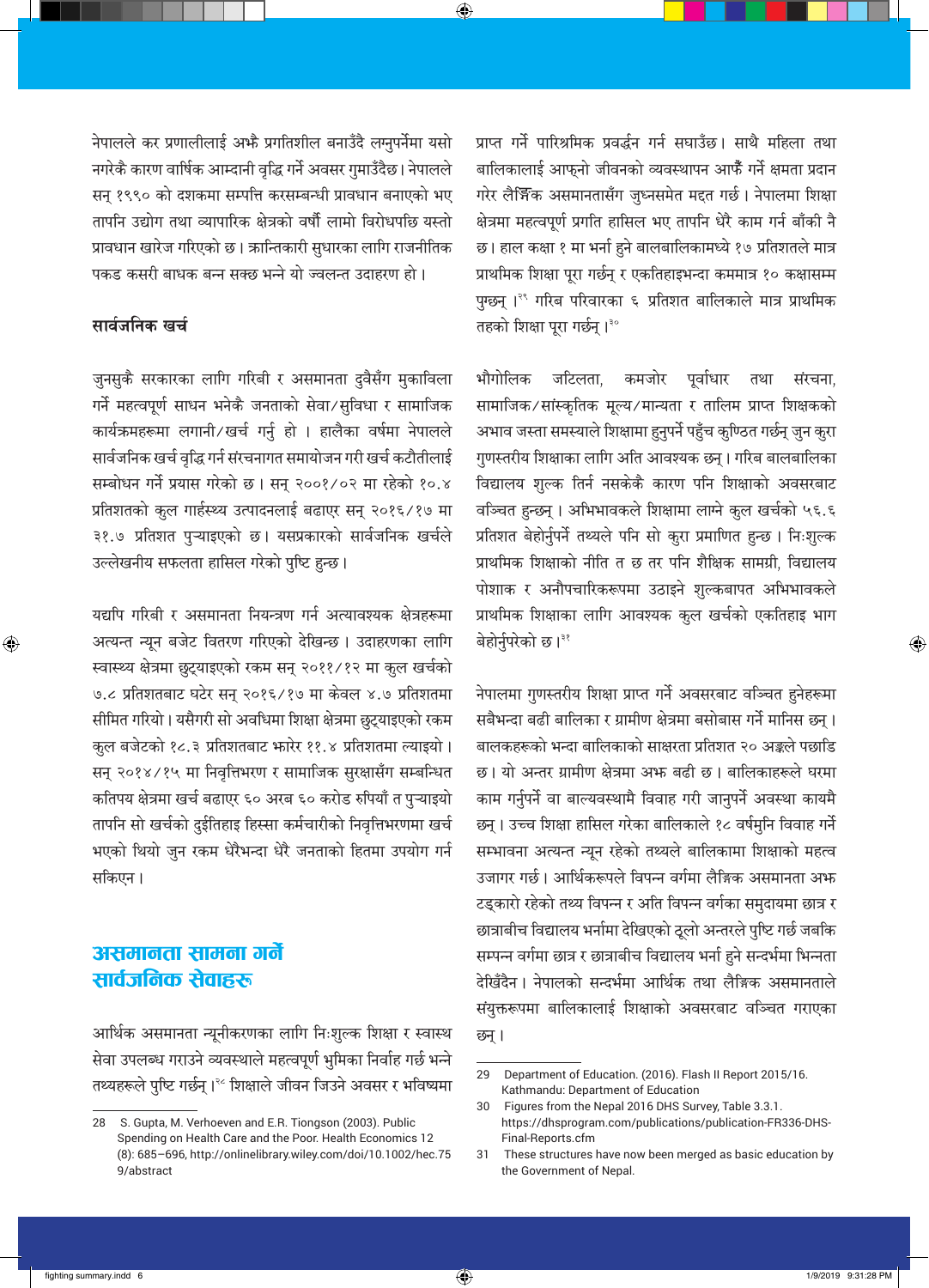भर्खरै नेपाल सरकारले जनताको पूर्ण स्वास्थ्यको प्रत्याभूति (Universal Health Coverage) मा प्रतिबद्धता जनाए तापनि हाल एकतिहाइभन्दा बढी जनसङ्ख्याको स्वास्थ्य उपचारमा सहज पहुँच छैन । धेरैभन्दा धेरै स्वास्थ्य संस्थामा निःशुल्क प्रदान गरिने औषधि आवश्यक मात्रामा छैन। अर्कोतर्फ तालिम प्राप्त स्वास्थ्यकर्मीको अभाव पनि उत्तिकै टड्कारो छ। नेपालमा १,७३४ जनसङ्ख्या बराबर १ जना मात्र चिकित्सक छन् ।<sup>३२</sup> सरकारले आकलन गरेअनुसार देशको जनसङ्ख्याको स्वास्थ्योपचारको वर्तमान आवश्यकता धान्न थप ११,००० भन्दा बढी चिकित्सक तथा स्वास्थ्यकर्मी आवश्यकता पर्छ। गरिब समुदाय, अल्पसङ्ख्यक र दुर्गम क्षेत्रमा बसोबास गर्ने मानिस स्वास्थ्योपचारको सुविधाबाट सदैव वञ्चित छन् ।

स्वास्थ्य क्षेत्रमा महिला असमानुपातिक ढङ्गले प्रभावित छन् भन्ने तथ्य सन् २०१६/१७ मा अनुमानित २ लाख ७७ हजार ३४४ गर्भवती महिला असुरक्षित तरिकाबाट सुत्केरी भएको र १५ हजार ७६० महिला तालिम प्राप्त स्वास्थ्यकर्मीको अनुपस्थितिमै सुत्केरी हुनुपरेको तथ्यबाट पुष्टि हुन्छ। नेपालको मातृ मृत्यु दरको अनुपात प्रति १ लाख जीवित जन्ममा २३९ छ भने बाल मृत्यु दर प्रतिहजार जीवित जन्ममा ३२ छ।<sup>३३</sup> ९० प्रतिशत धनी महिलाको तुलनामा ३० प्रतिशत गरिब महिलामात्र स्वास्थ्य संस्थामा गएर बच्चा जन्माउँछन् ।<sup>३४</sup>

यस्ता महत्वपूर्ण चुनौती विचार गर्दा सरकारले उपयुक्त नीति बनाइ लगानी गर्नु आवश्यक देखिन्छ। यसको तात्पर्य निःशुल्क स्वास्थ्य र शिक्षाको व्यवस्था बिस्तार गरी हरेक नेपालीको स्वास्थ्य र शिक्षाको अधिकार सुनिश्चित गर्दै विद्यमान असमानताविरुद्ध लड्नु हो। अत्यन्त विपन्न वर्गका लागि सार्वजनिक सेवा/सुविधा ज्यादै महत्वपूर्ण हुन्छन् । नेपालमा २१ प्रतिशत सम्पन्न महिलाको तुलनामा २ प्रतिशत मात्र गरिब महिलाले निजी अस्पतालमा बच्चा जन्माउँछन् ।<sup>३५</sup> स्वास्थ्य शिक्षा क्षेत्रमा देखापरेको बढ्दो व्यापारीकरण र निजीकरणका लक्षण र स्वास्थ्य बिमा गरिबहरूका लागि आर्थिक हिसावले पहुँचबाहिर रहनु चिन्ताजनक विषय बनेको छ। यस्तो प्रवृत्तिले गरिबहरूलाई जीवन रक्षा तथा परिवर्तनकारी

सेवा/सुविधाबाट वञ्चित गराएर असमानताको खाडल अभ्रै गहिरो बनाउने जोखिम बढाएको छ।

#### काम र पारिश्रमिक

⊕

वैतनिक काम बहुसङ्ख्यक जनताको जीविकोपार्जन गर्ने, आधारभूत आवश्यकताहरू परिपूर्ति गर्ने तथा भविष्यको जीवन जिउने सम्भावना सुधार गर्ने प्रमुख स्रोत हो । यसकारण विद्यमान असमानता अन्त्य गर्नका लागि सुरक्षित काम तथा उचित पारिश्रमिकको व्यवस्था गर्ने हस्तक्षेपकारी नीति आवश्यक हुन्छ।

नेपालमा प्रत्येक वर्ष ५ लाख मानिस श्रम बजारमा प्रवेश गर्छन् तर पनि देशमा रोजगारीका अवसर सीमित भएका कारण ८० प्रतिशतभन्दा बढी यस्ता मानिस रोजगारीको खोजीमा विदेशिन्छन् । देशभित्रै रोजगारी पाएर बसेकामध्ये पनि अधिकांशले असुरक्षित काम र अर्धरोजगारी (under employment) जस्ता समस्यासँग जुध्नुपर्ने बाध्यता छ। ३१.८ प्रतिशत नेपाली कामदार हप्ताको ४० घण्टाभन्दा पनि कम काम गर्छन् । यो उनीहरूको विकल्प नभएकाले उब्जिएको बाध्यता हो । विशेष गरेर युवाहरू कामको खोजीमा सङ्घर्षरत छन्, वयस्कहरूभन्दा १५ वर्षदेखि २४ वर्षभित्रका युवा दुई गुणा बढी बेरोजगारीको सिकार बनेका छन्।

हालैका वर्षहरूमा श्रमिकको पारिश्रमिकमा वृद्धि भएको भए तापनि औसत कामदारको पारिश्रमिक अभै न्यूनतम नै छ। पुरुषको तुलनामा महिलाले भन्नै कम पारिश्रमिक आर्जन गर्छन् । न्यूनतम पारिश्रमिक तोक्ने प्रावधान बनाएर यसलाई सुधार गर्ने हो भने यसले असमानता न्यूनीकरण गर्न महत्वपूर्ण भूमिका निर्वाह गर्न सक्छ । न्यूनतम पारिश्रमिक तोक्ने गरेको भए तापनि एकातिर वास्तविक पारिश्रमिक न्यूनतम तोकिएकोभन्दा कम पाइएको छ भने अर्कोतर्फ महिला र पुरुषको पारिश्रमिकमा भेदभाव भएको तथ्यहरूले पुष्टि गर्छन् । ९६ प्रतिशतभन्दा बढी कामदारले अनौपचारिक क्षेत्रमा काम गर्ने भएकाले यी ठाउँमा न्यूनतम पारिश्रमिक, सामाजिक सुरक्षा कोषलगायत सुविधा आवश्यकताका विषय नै नठानिने हुँदा यस्ता प्रावधान निर्माण गरी लागु गर्न कठिन छ।<sup>३६</sup>

असमानता न्यूनीकरण प्रतिबद्धता सूचक (CRI Index) ले देखाएअनुसार नेपालमा मजदुर सङ्गठनको सम्मान र कार्यक्षेत्रमा महिला अधिकारको अवस्था अत्यन्तै खराब छ। सो सूचकमा

⊕

⊕

 $\bigoplus$ 

<sup>32</sup> http://graphnepal.com/number-of-doctors-in-nepal/.

Ministry of Health et al. (2017). Nepal Demographic and Health 33 Survey

Figures from the Nepal 2016 DHS Survey, Table. 34 https://dhsprogram.com/publications/publication-FR336-DHS-Final-Reports.cfm

Figures from the Nepal 2016 DHS Survey, Table 9.7. 35 https://dhsprogram.com/publications/publication-FR336-DHS-Final-Reports.cfm

S. Haque. (2017). Pathways to Prosperity and Inclusive Job 36 Creation in Nepal. London: Overseas Development Institute.